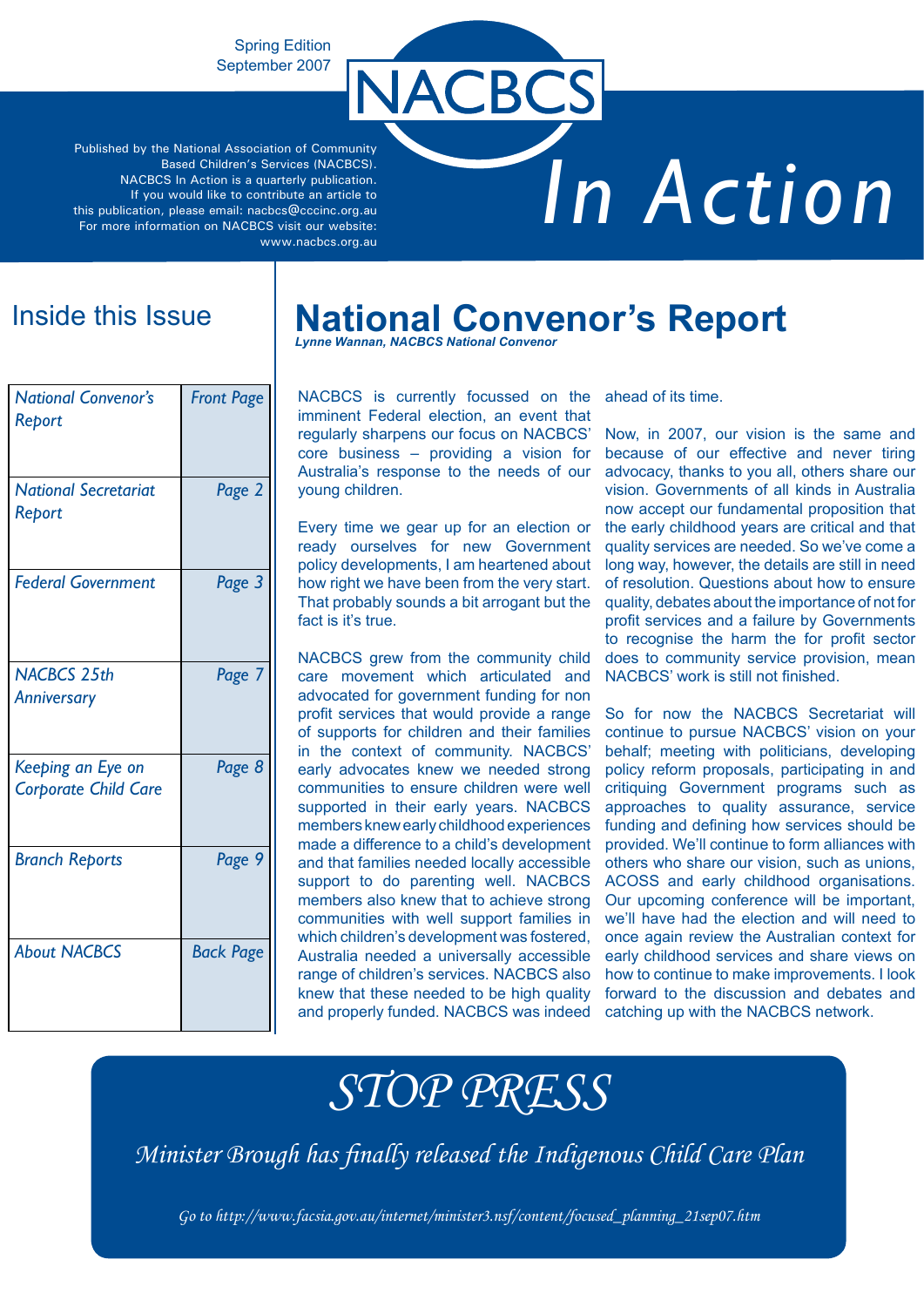

# **National Secretariat Report** *Barbara Romeril, National Secretary*

### **Welcome to our newest branch - NACBCS ACT**

NACBCS has had a major win in the campaign to protect high standards in the merger of the Quality Assurance systems – this week the Minister agreed to keep the word 'Quality' in the title of the new accreditation system, and to investigate graded accreditation to offer incentives for continuous improvements.

These are two of the key demands in the NACBCS campaign – so congratulations to all members who asked the right questions at the consultation forums and to those who prepared the excellent briefing paper for members – but particular thanks to Prue Warrilow, Deputy Convenor of NACBCS for her role on the National Advisory Group which took these issues to the Minister and won these important concessions.

Now it remains to ensure that the accreditation system not only refers to 'quality' in its title but also requires good quality service delivery in every children's service it accredits. Members are urged to comment on the draft framework – and now you have until October to get your responses in, again thanks to an extended consultation period won by the NAG – well done! See elsewhere in this newsletter for a reminder of the NACBCS policy on quality assurance that you can draw on in your response.

NACBCS is gearing up for the imminent federal election – we are in discussions with the major parties about their child care policies and are preparing an active campaign to engage our members in ensuring the parties contesting these elections know that children and children's services are important electoral issues.

Registrations are coming in for the NACBCS National Conference in November which will mark our 25th Anniversary with a dinner and a commemorative publication.

Our representatives and nominees continue to work hard at the moment with the multitude of government reference groups seeking advice and assistance with policy initiatives; see the updates elsewhere in this newsletter.

### **National Children's Services Forum**

The National Children's Services Forum meeting in July was disappointing – the other national peak bodies were not interested in discussing or supporting the NACBCS campaign to prevent watering down of the QA systems – they appeared to be deeply pessimistic about their ability to have any influence. Also the NCSF did not address some of the key questions we agreed to at the March meeting – ECA decided to defer a presentation and discussion on OSHC for children over 12 with a disability and on taxation solutions to child care affordability.

Instead the agenda included a presentation from the SA Government on its health support planning policy for children in child care – ECA suggests that each peak body examine the system and decide if they support it and then the NCSF can write to the Australian Government asking that it be applied nationally. ECA agreed to provide a short summary of the system to circulate to NACBCS branches – this has not yet arrived.

The Forum also had a presentation from Julian Pocock of SNAICC about the Government's interventions in remote Aboriginal communities – they are positive about the Minister's willingness to visit remote communities in NT and the shifts they are seeing in his attitudes as a result (eg he no longer characterizes indigenous-run services as 'apartheid services').

In response to proposals for more MACS, playgroups and innovative services, the Minister says 'it is like pouring water onto sand' and we need to correct community dysfunction before funding more community services; SNAICC agrees that this is the case for some indigenous communities and welcomes the Budget initiative of 20 new indigenous children's centres.

SNAICC is asking Government who is planning for more early childhood services, schools etc and asking how indigenous organizations are to be involved in this planning. SNAICC is also proposing a 10 point plan (set out elsewhere in this newsletter) and asked that all national peak bodies consider writing to the Minister supporting their key demands. NACBCS is consulting its branches to seek agreement to the SNAICC plan.

OCCA National reported that they have won a 16 month extension to the old funding formula for occasional child care; the new utilization-based funding formula is still under consideration.

OCCA, SNAICC and NAMS all reported on problems associated with 12 month funding agreements. NCSF agreed to lobby for improved resourcing of rural and remote services including multiyear funding agreements, equipment replacement every 2 years and changes to the efficiency formula.

FaCSIA provided a detailed update on the Child Care Management System which will be set out in the next Child Care News – as well as the Budget initiatives. In response to questions from NCSF regarding inordinate delays in payments to some agencies FaCSIA suggested that their computer systems are malfunctioning and that agencies experiencing delays should ask their state/territory office to escalate it to national office who will organize manual payment.



**Go to http://www.cccinc. org.au/nacbcs.htm**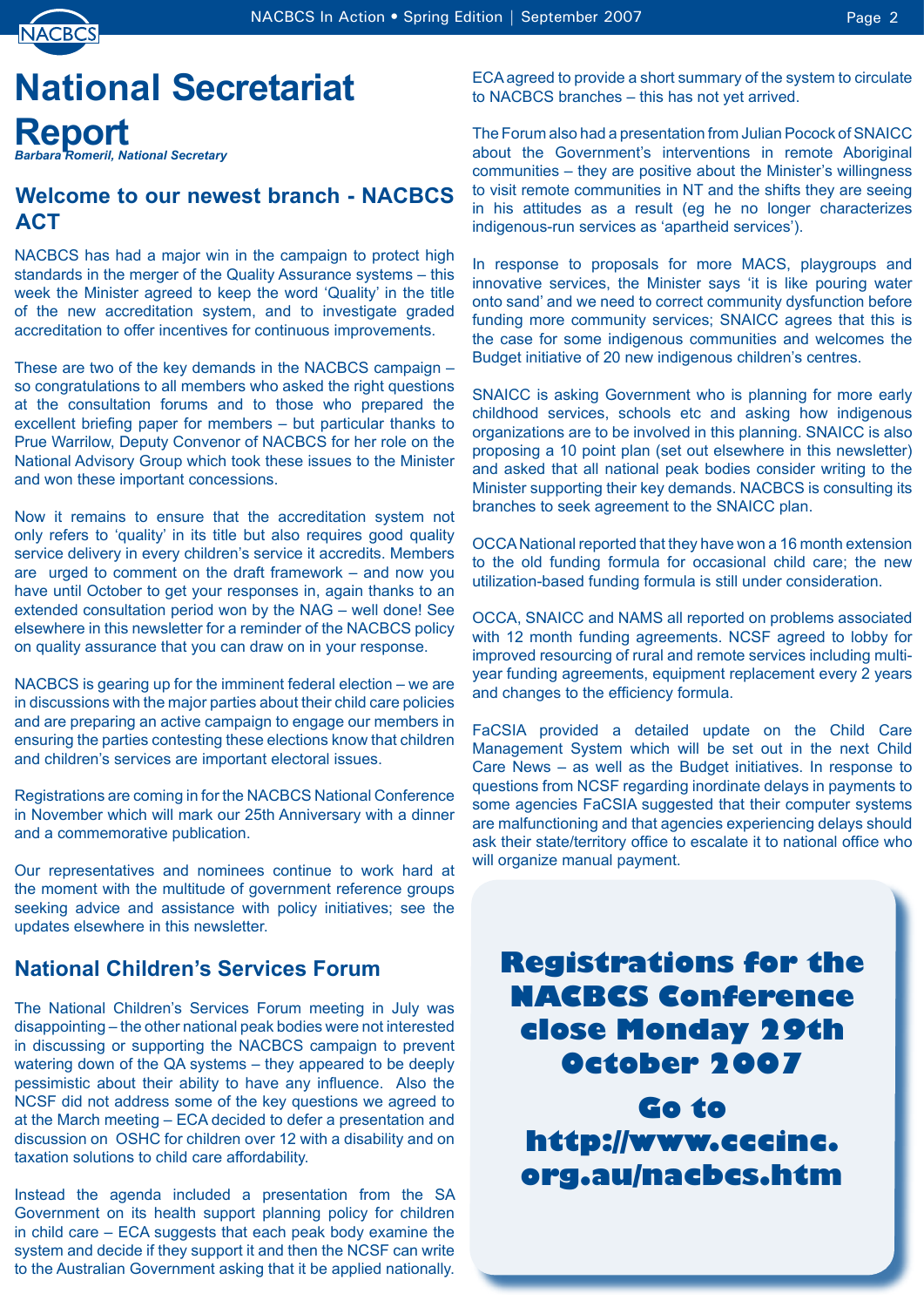

**Don't forget that all NACBCS members are entitled to a 15% discount on all purchases from Educational Experience. For every purchase by a NACBCS member, 2% of the value of the sale will be given to NACBCS.**

**Phone your order through to Free Call 1800-025 270 or online at http://www.edex.com.au/products/index.cfm?action=order**

**Want to build strong, positive relationships with your families and support their parenting?**

**Early Childhood Australia is offering, in conjunction with NACBCS, a special deal on the Everyday Learning Series, where part of the purchase price is returned to NACBCS.**

**Early Childhood Australia also knows that parents want information that is up to date, dependable, credible and easy to read. Early Childhood Australia's Everyday Learning Series was developed by early childhood experts specifically to meet these needs. Each year the four books in the series cover topics of real interest to parents such as: brothers and sisters, making friends, maths, imagination and talking.** 

**Having strong relationships with our families is crucial to the quality of a childcare service and to its success. Supporting parents in their parenting is an essential part of that relationship.** 

**'The majority of parents are concerned about the level of confidence in their parenting and the community pressure to get parenting right.' Australian Childhood Foundation.** 

**To find out more information about the Everyday Learning Series, or to obtain a subscription for your families visit: http://www.earlychildhoodaustralia.org.au/everyday\_ learning\_series/special\_offer\_for\_services.html.** 

**When ordering the Everyday Learning Services please make sure that you alert Early Childhood Australia that you are a member of NACBCS. For every purchase, 2% of the value of the sale will be given to NACBCS.**

# **Federal Government**

### **Government Intervention in Indigenous Communities**

### **SNAICC's 10 Point Plan – A Way Forward**

As was reported in the Winter edition of NACBCS In Action, NACBCS participated in the development of an open letter to the Minister Mal Brough, detailing the sector's concerns about the Government's misguided intervention and the need for a way forward that involves the Government and the sector working together so the we can achieve the best outcomes for Indigenous children and families.

The Secretariat for National Aboriginal and Islander Child Care (SNAICC) has developed a Ten Point National Action Plan for all levels of Government and the community. NACBCS supports the work of SNAICC and will continue to advocate to Government the need for the Ten Point National Action Plan to be developed.

NACBCS delegates will be attending the SNAICC National Conference in September in Adelaide. There will be a report on the outcomes of the conference in the Summer Edition of NACBCS In Action.

### **SNAICC's Ten Point National Action Plan**

1. Safety is paramount - responsive child protection. Allegations of child abuse and neglect must be investigated in a child centred way. Ensure child protection systems are well resourced to respond when called upon to properly investigate and intervene where children are at risk of abuse or neglect.

2. Support for children – remove perpetrators not the children. Focus interventions on removing the risk and perpetrators from children rather than children from their families and communities. This requires extra funding and support for local community family support and counselling services and working in partnership with a child's extended family, family friends and local community services.

3. Effective policing - speak up against violence and abuse. Ensure the appropriate levels and forms of policing within communities are in place to enable people to speak out against violence and abuse without placing their own safety at risk.

4. Early intervention. Improve access to Indigenous community based early childhood, childcare, family support and child welfare programs to support families to access help early and promote children's well being.

5. Connections to culture. Maintain children's rights to be connected with their extended family and community and their cultural and spiritual heritage – child removal is a last resort.

6. Build on strengths. All Aboriginal families and communities have strengths and capacity to support and nurture their children. Governments must do things with local communities not to local communities. Recognise and build on the strengths of Aboriginal and Torres Strait Islander families, communities and kinship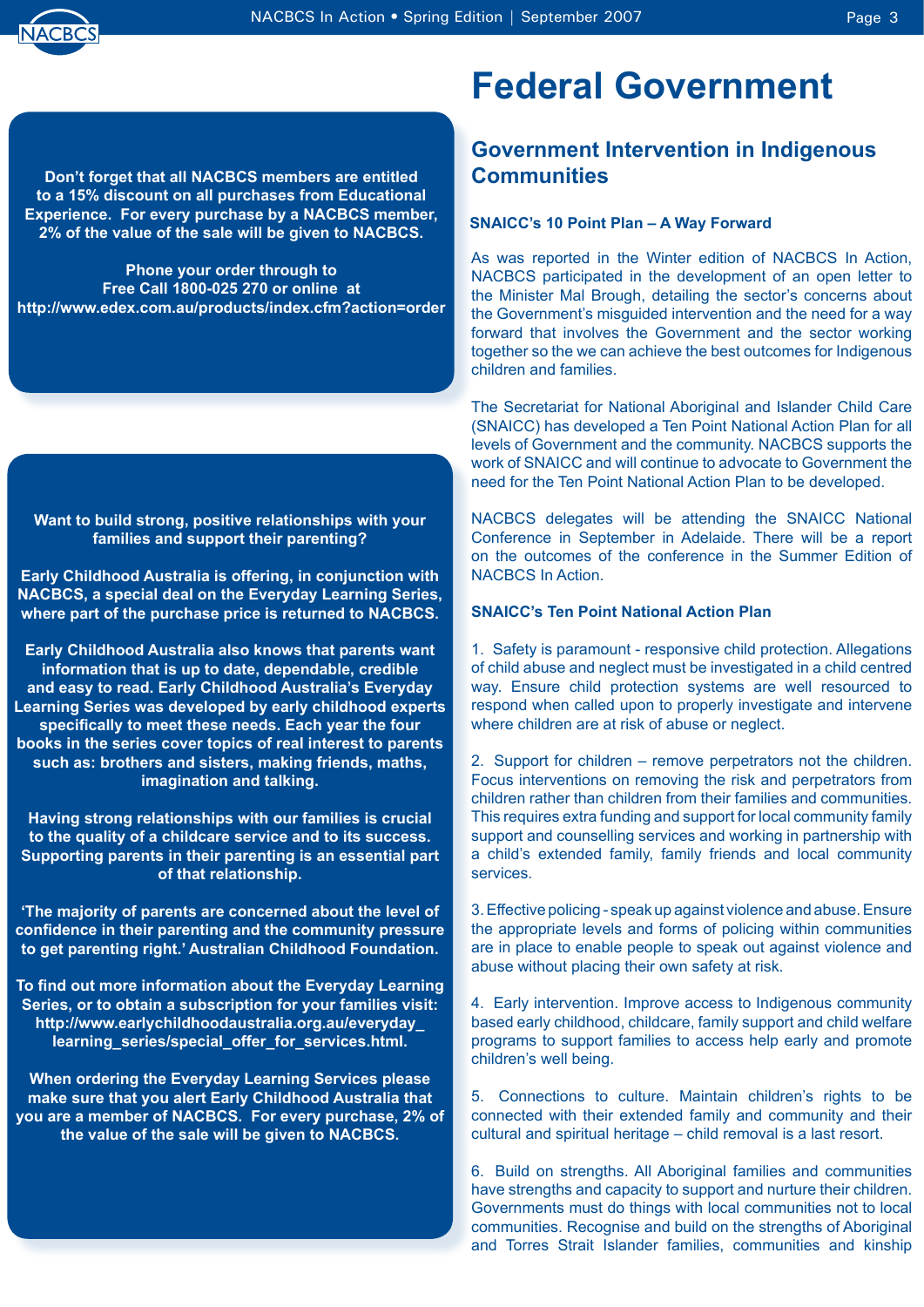

•

•

7. Healing and restoration. Victims and perpetrators need access to a range of healing and therapeutic programs including alcohol and substance abuse rehabilitation, counselling and healing programs and family restoration programs to rebuild family relationships across generations.

8. Safe and Healthy communities. Disempowered communities with woeful housing, extreme poverty, chronic alcohol and substance abuse, few early childhood programs or health services, no economic base and inadequate schools are likely to have high rates of abuse and neglect. Well planned large scale investment over generations is required to create safe and healthy communities for all Australian children.

9. Listen to and do what works. Evidence on effective child protection systems from Australia and overseas demonstrates that community based and managed child protection systems achieve the best results. Governments should act on the best evidence and advice available – children deserve nothing less than a thorough response.

10. A national response for a national emergency. The Prime Minister has called child abuse in Aboriginal communities a national emergency – but the government has only developed a short term response for the NT. The problem requires sustained national commitment from all states, territories the commonwealth and non-government agencies planned and monitored through a National Indigenous Children's Well Being and Development **Taskforce** 

### **From Quality Assurance to Accreditation – Update on the Changes to the System**

In the last edition of NACBCS In Action! we reported on the proposed changes to the Child Care Quality Assurance system and provided a fact sheet and questions for NACBCS members to ask at the consultations.

NACBCS has taken the position that we support an integrated QA system if and only if it contains an assurance of expert validators with specific detailed knowledge of the service types they validate and service specific principles and indicators with long day care, family day care and outside school hours streams in separate documents. We urge all members to respond to the current consultation on the Draft Guide to the Child Care Accreditation System Standards and include this position in your response.

In the meantime our campaign and our direct advocacy to the Minister in partnership with other peak bodies has paid off – the Minister has decided to include the word 'Quality' in the title of the new system and also to look at a graded system to provide incentives for continuous improvement.

NACBCS' online survey has provided some useful results:

- 93% of practitioners believing that continuous improvement has played an important part in their participation in the existing QA system. •
- 82% of respondents (parents and professionals) do not agree with the exclusion of the word 'quality'. •
- 92% of parents would prefer to be told if their service was •

unsatisfactory, satisfactory good or high quality rather than accredited/not accredited.

The FaCSIA Child Care Accreditation System discussion forums have recently occurred across the country and NACBCS members have not only been attending, but also posing the difficult questions about the changes to the system. NACBCS members have been able to articulate clearly the concerns about the new system, as well as highlight to FaCSIA the flaws in the consultation process.

Thank you to all NACBCS branches and members who have been actively involved in this campaign – whether it was by asking questions at the forums, circulating the NACBCS fact sheet or participating in the NACBCS online survey.

In a recent briefing given by FaCSIA at the National Children's Services Forum titled 'Quality Assurance – Development of an Integrated Child Care Accreditation System (CCAS)' the following issues were highlighted by the Department:

- Key features of the new system include: •
	- Removal of standards on health and safety in line with academic review; •
	- Development of 17 standards and 61 indicators to replace the 600 to 700 indicators in the current system; and, •
	- A focus on children, not the care setting. •
	- Feedback to date is positive and includes support for:
		- Development of an integrated system; •
		- Reduction in the number of quality standards services are assessed against; •
		- Implementation of sanctions within a shorter timeframe on services that have repeatedly not met the conditions for accreditation; and, •
		- Removal of health and safety aspects from the standards and better alignment between the standards and state and territory licensing regulations. •
	- Concern has been expressed about:
	- The removal of 'quality' in the system title; •
	- The loss of the tiered rating system. •

So FaCSIA heard the concerns in the NACBCS campaign and now the Minister has responded – once again, thanks to everyone who participated in the campaign.

FaCSIA recently released Draft Guide to the new CCAS Standards and have been holding focus groups on the document. NACBCS delegates attended these focus groups and the central issues that were raised about the Draft Guide and Standards were:

- The document needs to be clearer and more specific; •
- There needs to be an increased focus on inclusion and children with additional needs; •
- There needs to be 3 documents that are relevant to the specific service types (long day care, family day care and outside school hours care); •
- The validation criteria need to be made available; •
- There needs to be an increased focus on quality and continuous improvement; •
- The standard and indicators concerning Family and Community Partnerships need to be strengthened; •
- Should emphasise more age specific information; and •
- The document should highlight play-based and child-directed programming. •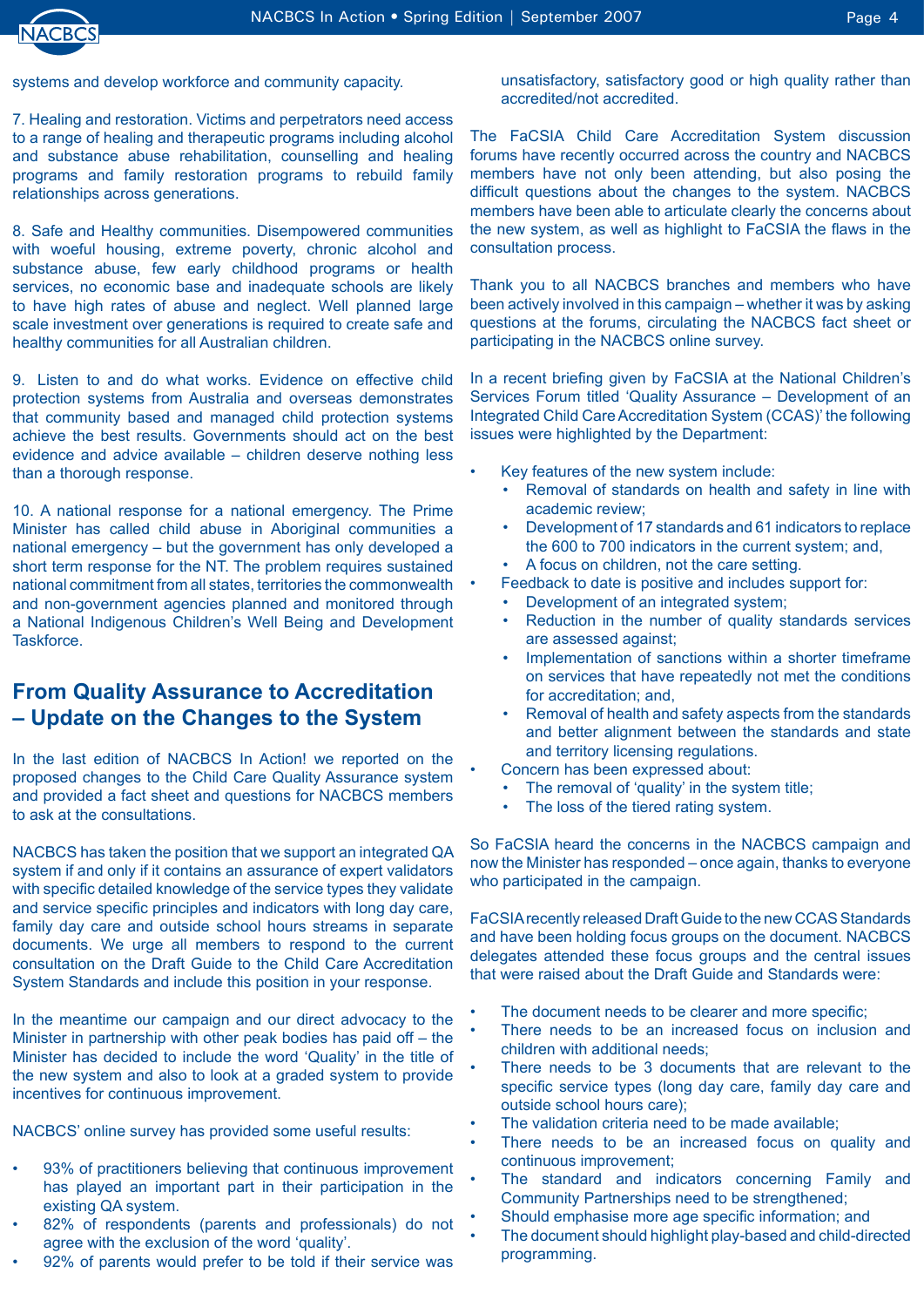

NACBCS is currently developing a submission to the consultation on the Draft Guide to the CCAS Standards.

NACBCS continues to participate in the National Advisory Group, a group of key peak bodies and stakeholders who have been informing the development of the CCAS. It was the joint letter from this group to Minister Brough about the incredibly tight timelines that have been established around the CCAS consultations and the subsequent meeting with the Minister which has resulted in the timelines being extended until the end of October.

NACBCS will continue to keep NACBCS members informed about the development of the CCAS.

### **Message from Minister Brough - Meeting with National Advisory Group on Quality Assurance**

#### *17 September 2007*

I met today with members of the child care quality assurance National Advisory Group (NAG) to discuss the ongoing development of the integrated Child Care Accreditation System.

Clearly there is broad support from NAG members and the sector as a whole for the direction the Government is going with the changes we are proposing, particularly with regard to the measures to integrate and streamline the process of accreditation.

There has been concern that the absence of the word "Quality" in the title of the system somehow indicated diminished importance on services providing quality child care. That is simply not correct and to dispel any ongoing concerns I have agreed to rename the system – the Child Care Quality Accreditation System (CCQAS).

Development of the integrated system implements the Government's desire to provide a greater focus on children than on service type. It also ensures that the areas of duplication with state and territory responsibilities for health and safety are no longer included in the system of accreditation. This has seen development of standards with a significantly fewer number of indicators, and these clearly represented a major improvement for the provision of quality child care.

The draft standards have been developed in consultation with the sector. Further work was undertaken by academic experts in early and middle childhood development to determine that they are appropriate indicators of quality.. As you would be aware, services currently are only required to meet around 50% of the indicators in order to be accredited. However, we are raising the bar with the introduction of the integrated system and services will have to meet 100% of the new standards in order to maintain approval for Child Care Benefit (CCB) purposes. Parents deserve to know that their children are receiving good quality care whenever they attend an accredited child care service.

I therefore do not believe that the accreditation system should also include a grading system such as satisfactory, good and high quality for services. However, that does not mean that the Government is not interested in providing incentive to the sector for quality improvement. Nor does it mean we are not interested in providing tools for parents to assist in their selection of appropriate child care. I have asked my Department and the NAG to examine the possibility of establishing a complementary system for rating services, and to provide me with advice and options. A rating system might, for example, build on the existing

processes around licensing, compliance and accreditation and provide services with a road map to quality improvement. Similar systems already operate in other countries such as the United States. Implementation of a rating system would not necessarily be tied to the commencement of the accreditation system, but it is appropriate that the two are considered in parallel.

Crucial to the success of the CCQAS will be perceptions about whether the accreditation process is rigorous, transparent and equitable. Therefore I have asked my department to consider options to address concerns about possible bias and inconsistency. This may include the introduction of validation visits by two validators.

It is important that we develop a system that is robust and provides the best outcomes for children. The Government wants to get this right, so I am allowing more time for the sector and for families to provide input and contribute to the development of this important system.

I have therefore agreed to extend the current consultation on the draft Guide to the Standards until 31 October 2007, with field testing of the system to occur in February 2008 and implementation in July 2008.

NAG members will meet again in October 2007 to discuss the issues further, and again in November 2007 to assist with the analysis of feedback and to workshop completion of the system documentation.

Please continue to send all feedback to CCQA.Feedback@ facsia.gov.au.

### **NACBCS Election Campaign**

*Rhiannon Williams, RMIT Social Work Placement Student working on the NACBCS Election Campaign*

The key focus of the 2007 campaign is quality because NACBCS believes that children's services should be based on continuous improvement and best practice, not minimum standards. Our sector requires ongoing investment to ensure long term benefits for Australian society.

The NACBCS campaign will look at four key areas:

- Growth of community building early childhood services •
- High Quality Children's Services •
- Affordability for all Australian families •
- Workforce Development •

NACBCS believes that growing the community sector will offer greater opportunities for families and parents to be actively involved with decisions regarding the care of their children. A stronger community is also able to offer a sense of connection that provides invaluable support for families and creates a healthy foundation for society.

Research shows that community owned and managed child children's services offer higher quality care and that community owned children's services are the service of choice for Australian families. The campaign will highlight the role the Australian Government has in ensuring such choice is provided through emphasizing the need to invest in capital and sustainability funding across the nation. Australia needs a system that allows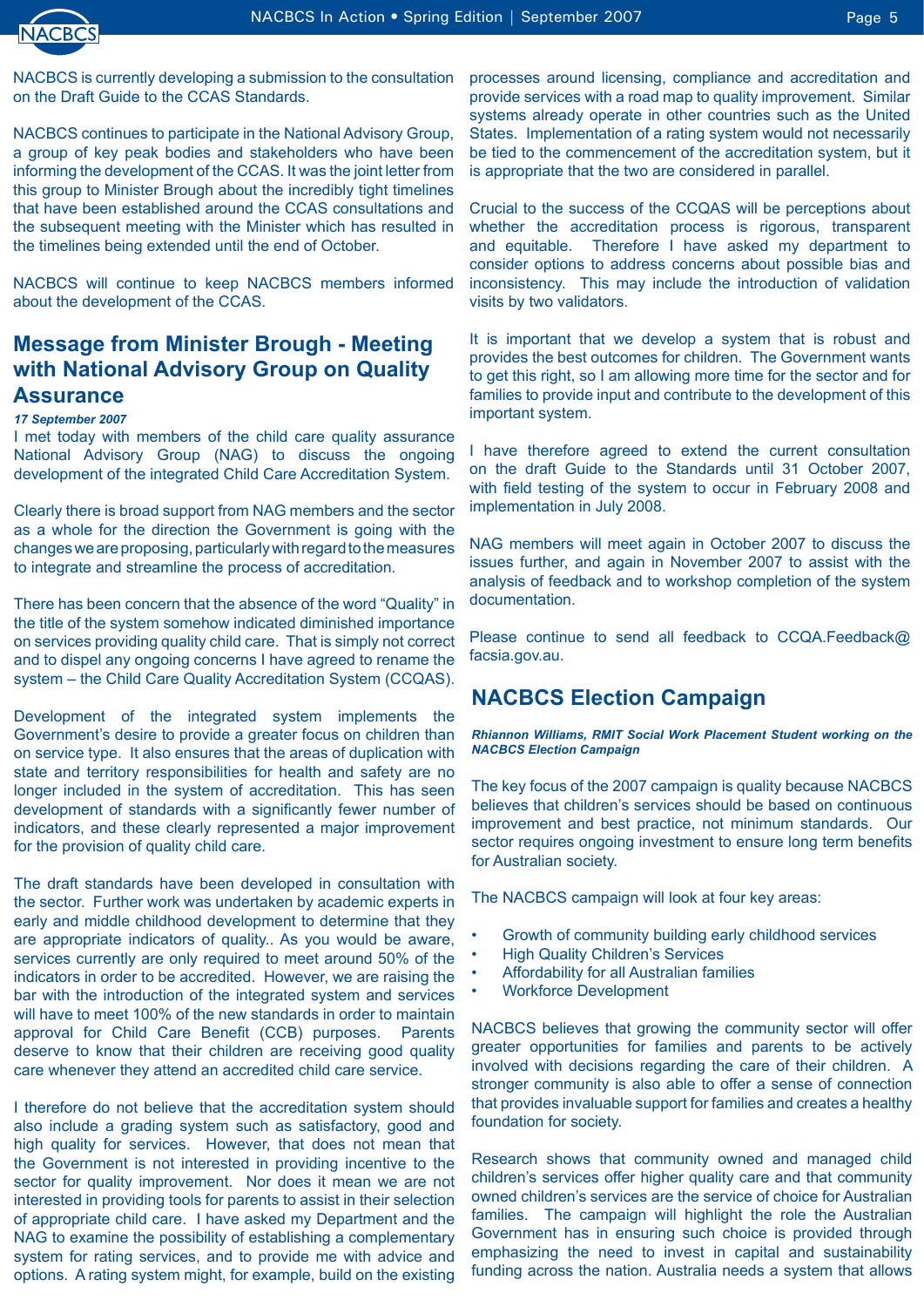

and encourages the development of community owned services that aid the building of strong communities.

NACBCS will further campaign for funding that will ensure equal access to children's services for all Australian families. Merging the 30% tax rebate into the Child Care Benefit would allow a greater amount of the subsidy to be directed towards those families who are on lower incomes and in most need of support.

The 2007 campaign will also emphasize the need to increase wages and offer attractive, innovative career pathways in the children's services sector. This would encourage recruitment and retention of quality staff in a sector which is facing a predicted shortfall in labour by 2013.

The campaign policy will be available as a lobby kit and due to the success of the NACBCS website during the last election, the lobby kit will be available online. From the website you will be able to download activities and information to share with families and to keep them informed and interested in the election and aware of what they can do to be involved. A snapshot of each of the major political parties' policy platforms regarding children's services will also be provided in the leadup to polling day.

We happily invite any ideas or feedback you may have on the campaign. It can be sent to Rhiannon Williams at policy@cccinc. org.au. Make sure you keep your eyes peeled in the lead up to the election and keep quality child care on the agenda!

### **Child Care Management System (CCMS)**

*Karen Morley, NACBCS nominee on Reference Group*

The Child Care Management System (CCMS) is a national child care computer system which aims to provide accurate information, on the child care supply and usage for service providers, government agencies and families. The CCMS will go online in January 2008. The transition will be complete by July 2009.

As part of the FaCSIA consultation a reference group was established early 2007. NACBCS has two representatives, Vicky Stuttered and Karen Morley.

The first meeting of the reference group was more about informing the group of proposed changing in the system. However, it has since become a two way conversation where FaCSIA have actively engaged with members of the reference group and used the information gained at meetings to implement change to the system of CCMS.

With the introduction of CCMS parents will be able to access online statements from Centrelink to obtain details of the CCB payments made on their behalf to their child care service(s).

The CCMS will bring all approved child care services online. Services will provide information directly to FaCSIA via the internet to allow calculation and payment of CCB fee reductions on behalf of children in their service.

Eligibility for CCB remains unchanged for families. Families will continue to report any changes to their circumstances to Centrelink. The CCMS will improve the transfer of relevant and timely information to child care services about a family's eligibility. This information will be transferred electronically to the service

from FaCSIA.

The relationship between FaCSIA and the reference group has been both constructive and positive. The reference group represents a variety of stakeholders who have been provided with ample opportunities throughout the process to express concerns and clarify issues relating to this new system.

FaCSIA has engaged and clearly understands the impact this new system will have on the children's services community.

### **Community Services Training Package Review**

*Bruce Hurst, NACBCS representative*

NACBCS is participating in the Industry Liaison Group for children's and youth services for the review of the CHC02 Community Services Training Package. The CHC02 training package guides the content of the Diploma and Certificate level courses for children's services professionals.

Draft 1 of the revised package was released earlier this year. Community Child Care Victoria provided one of over 350 responses to the first draft. The issues raised by CCC included:

- Arguing for the retention of a separate Certificate IV in OSHC which was proposed to be absorbed into the Certificate IV in Children's Services •
- Arguing for a separate Diploma of OSHC which was proposed to be absorbed into the Diploma of Children's Services •
- Arguing for the retention of the term "Children's Services" in the names of qualifications •
- Arguing for "Outside School Hours Care" as a consistent, recognised term for OSHC services •
- Support for the proposed competencies that may comprise a separate skill set for Inclusion Support Facilitators at Advanced Diploma level •

Unfortunately NACBCS was not able to submit as no other state/ territory branches were able to comment.

The majority of submissions received by the Industry Skills Council on the first draft were received from representatives of children's services. There was a substantial amount of feedback received on the proposed changes to qualifications for Outside School Hours Care.

The ISC are now analysing the feedback to Draft 1 and it is anticipated that Draft 2 will be released in December 2007. Bruce Hurst from Community Child Care Victoria is representing NACBCS on the Industry Reference Group which is expected to meet in December to discuss Draft 2. Bruce is eager to hear from NACBCS members about potential changes to the package prior to the next meeting. The participation of NACBCS in the review of the training package is important. The revised training package will determine how future child care workers are trained. This, of course, will impact upon the quality of care for available for Australian children.

Please send comments to Bruce Hurst, Community Child Victoria at bhurst@cccinc.org.au or you can call Bruce on 03 9486 3455. For the most current information on the review of the training package, visit the Industry Skills Council website http://www. cshisc.com.au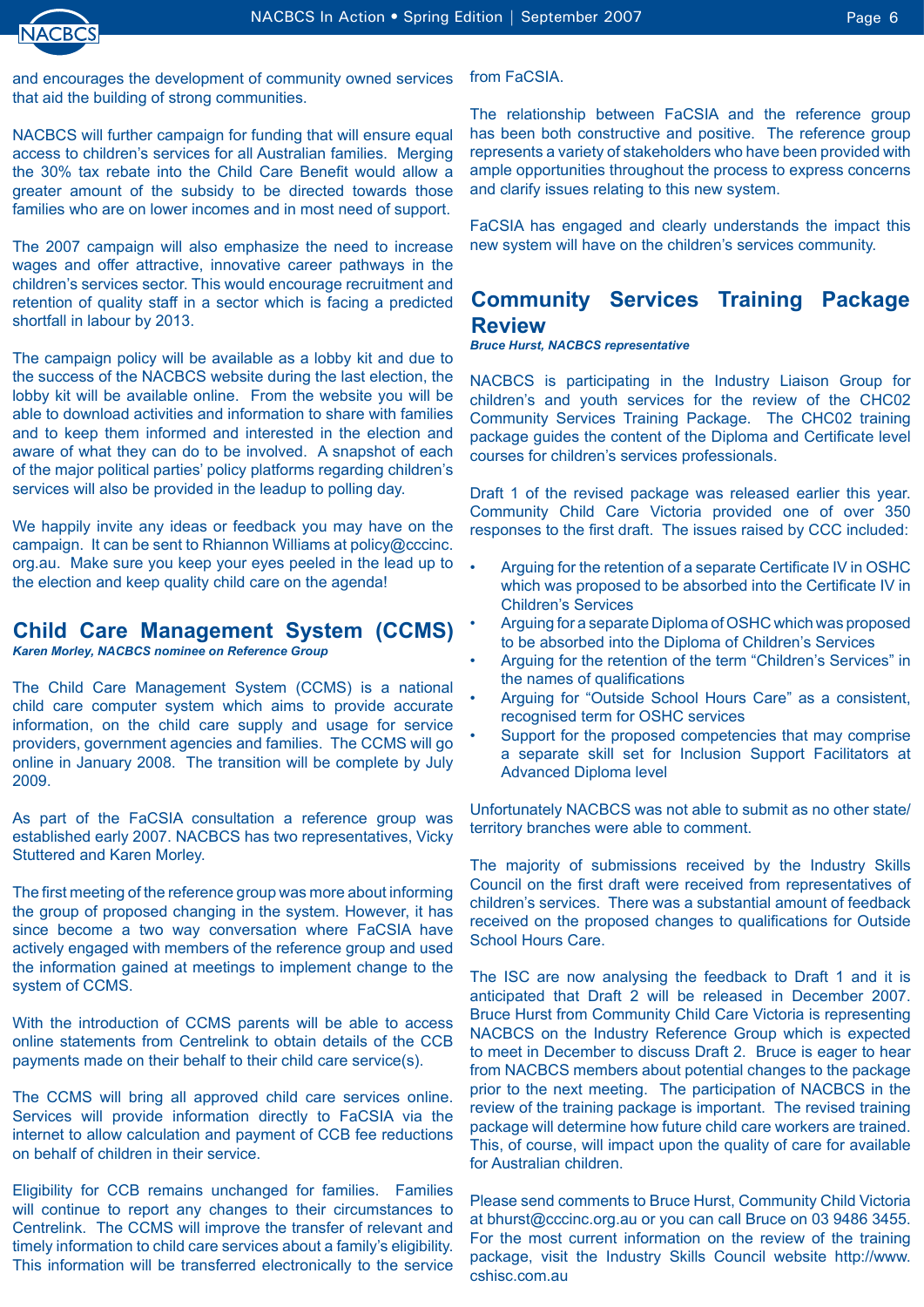

# **NACBCS 25th Anniversary Conference Anniversary Publication**

## CHILDREN NOT FOR PROFIT

### Community Ownership For A Better World

REGISTER NOW FOR THE NACBCS NATIONAL **CONFERENCE** Registration Forms Available at www.cccinc.org.au/nacbcs.htm

## **Friday 16 & Saturday 17 November 2007**

### **Melbourne Functions at Caulfield Racecourse**

An action-packed program has been planned for the NACBCS Conference including a keynote address on 'The Politics of Child Care in Aotearoa / New Zealand: The Wins & Compromises of successful advocacy for government investment in community early childhood services'.

There will also be pre-conference visits to integrated child and families services, as well as services with innovative governance. Social events including a pre-conference cocktail party and conference dinner are also planned, as is a lively debate on the topic 'are children really too precious for profit?'.

There is a mix of workshops for experienced directors of children's services, child care practitioners, local government employees, bureaucrats, parents and social policy workers.

There are also exciting panel presentations on:

- Changing the World Past, Present and Future •
- Theory and Practice of Integrated Children's Services – What Do We Really Mean? •
- Practitioners Panel What Inspires Children's Services Workers? •

Registrations for the NACBCS Conference close on Monday the 29th of October. Registrations are available for download at www.cccinc.org.au/nacbcs.htm.

For further information on the NACBCS Conference, or for information about the travel subsidy for NACBCS members living in remote communities or distant States & Territories, please contact the conference administrator at recept@cccinc.org.au or 03 9486 3455.

# **NACBCS 25th**

*Barbara Romeril, National Secretary*

As part of our 25th anniversary celebrations, NACBCS is producing a publication that will document its remarkable history. Here is a sneak preview of the introduction I am writing for this important book.

Like most women who came to political consciousness during the 1970s, I encountered child care as a major political issue. Before the Women's Liberation Movement of the 1960s child care was seen as a 'women's issue' best solved by individuals, not a collective issue with broad social implications.

In Melbourne in the early 1970s, child care was right up there with the other key political issues of the Women's Movement – abortion, rape, domestic violence, equal pay. I remember in 1972 while some friends were off getting arrested at the local pub for insisting on entering the so-called public bar which was in fact off limits to women, others were occupying Melbourne University Council chambers demanding child care for students and staff. And we all sang the rallying song with the words 'Are you coming to the demo on Saturday morning? What's it about? Child care!'

Coming to work in the children's services sector nearly 30 years later I was delighted to find the national peak body set up in the 1980s to co-ordinate national effort for community based child care was still going strong. The National Association of Community Based Children's Services (originally National Association of Community Based Child Care) had survived when many grassroots political organizations and peak bodies had come and gone during a time of funding given then withdrawn, unsympathetic governments, growing political apathy and even an ill-informed view that women's liberation had been achieved and we could all go home!

Even within NACBCS in the early 21st century, some were saying we should be pragmatic about the facts of life in regard to commercial provision of child care and perhaps our best efforts should be directed to making 'private' child care as community friendly as possible. But the leaders in NACBCS never wavered in their belief that community based children's services are fundamentally different to commercial services, and that NACBCS is the vehicle to carry that belief into national policy debates.

And of course, this is the lived experience of children, parents and staff working in community owned not-for-profit services – the culture is one of mutual support, decision-making is uncluttered by the pursuit of profit and the experience is empowering – being part of community owned children's services is a political act.

This book will document and celebrate the remarkable story of NACBCS, the progressive community peak body that wouldn't go away, that insisted on saying the unpopular things and that bravely carries the flag for a philosophy of engagement and empowerment through community ownership – a philosophy which has a very real presence in the lives of tens of thousands of families across Australia into the 21st century.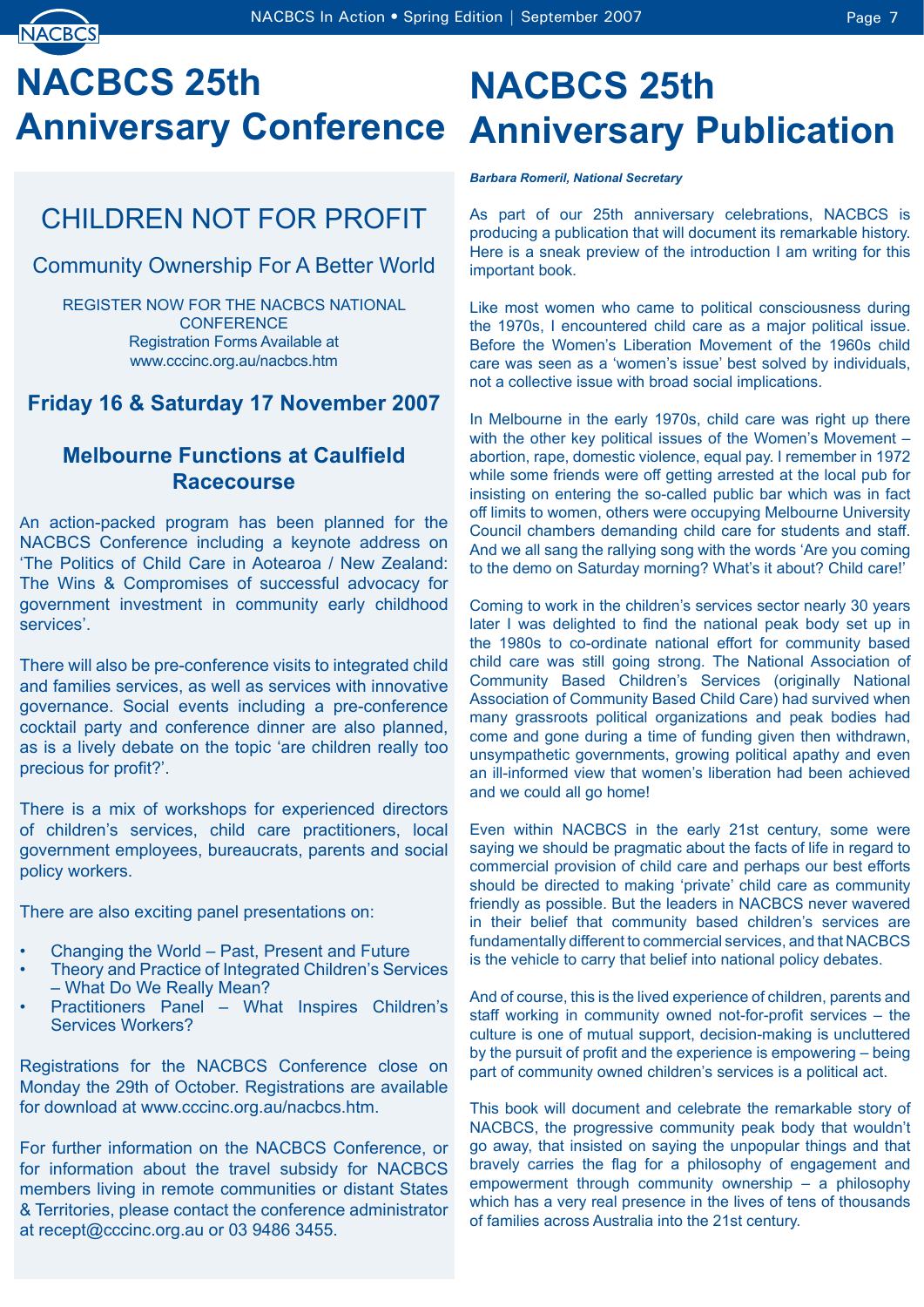

# **Keeping an Eye on Corporate Child Care**

### **Making money can be as easy as ABC** *The Age, August 28, 2007*

ABC Learning Centres, the world's biggest publicly traded owner of child-care centres, increased second-half profit 88 per cent as it expanded services across the US, Britain and Australia.

Net income rose to \$81.5 million for the six months ended June 30, from \$43.4 million a year earlier.

ABC Learning spent more than \$US700 million (\$A846.7 million) last year buying centres in the US, Australia, New Zealand and Britain to tap rising demand for day-care services. The company added almost 1000 centres last year and said yesterday it "will continue to acquire and develop" child-care centres this year.

"This result has been fuelled by contributions from across our business globally and we are exceptionally well positioned for continued growth," chief executive Eddy Groves said.

ABC Learning shares rose 21¢ to \$7.07, paring this year's loss to 16 per cent.

The company gets more than 60 per cent of sales in Australia and New Zealand, including contracts with Singapore Telecommunications and Commonwealth Bank.

Mr Groves, who started with one child-care centre in 1988, now oversees more than 2200 centres and day-care operations in four countries. The company's centres look after children from six weeks to five years old.

ABC Learning is the second-largest operator in the US, yet holds only 1.5 per cent of the market.

Full-year profit was \$143.1 million, or 36¢ a share, compared with \$81.1 million, or 28¢ a share, a year earlier. The result beat the median estimate of \$139.1 million in a survey of six analysts by Bloomberg.

Revenue more than doubled to \$1.7 billion, from \$790.8 million last year.

ABC Learning has forecast earnings per share growth of more than 20 per cent this year.

About 40 per cent of ABC Learning's Australian sales come from government subsidies, with 25 per cent in the US. The Australian government is tipped to spend \$11 billion on child-care services by fiscal 2012.

*NACBCS will be launching a publication to celebrate our 25th anniversary!*

## **Groves shows the ABC of expansion**

*Sydney Morning Herald, August 28, 2007*

THE child-care provider ABC Learning Centres is promising more fun times this year, with further acquisitions in the US.

ABC is already the largest provider of child care in Australia and New Zealand, and with the \$US330 million (\$420 million) acquisition of La Petite became the second largest child-care provider in the US. Its business in Britain is also booming. Two weeks ago ABC announced the \$74 million acquisition of Britain's Leapfrog Nurseries.

Should shareholders in Nord Anglia Education approve the buyout next month the deal would make ABC the largest child-care provider in Britain.

The business includes 88 child-care centres and a freehold and long leasehold property portfolio of 41 centres valued at £40.9 million (\$99.4 million).

As at June 30 ABC had 1015 centres in the US, 35 in Britain, and 1188 in Australia and New Zealand. From just 43 centres in 2001, the year it listed, ABC has made acquiring new businesses look like child's play.

In calendar 2006 the company took over its local rivals Kids Campus and Hutchison's Child Care Services, but Mr Groves said there would be little in the way of large-scale acquisitions in Australia and New Zealand this financial year.

## **No shortage of childcare places: Brough**

*AAP, The Age, August 22, 2007*

Up to 30,000 childcare vacancies a day now exist in Victoria, despite Labor claims that places are hard to find, the federal government says.

Federal Minister for Families Mal Brough admitted there may be some Melbourne "hot spots" where parents had to compete for childcare places, but he said places in Victoria had more than doubled in 10 years to 152,494.

In the past year, he said, Victorian childcare places increased by 12,594.

"Unfortunately, too many parents have been told, by the ALP in particular, that there just simply aren't any vacancies in Victoria," Mr Brough said at ABC Learning Centre in Blackburn South on Wednesday.

Mr Brough said he did not have a problem with Mr Groves earning millions of dollars from a business that now had 20 per cent of the childcare market.

"I'm certainly not here to be an apologist for ABC," he said.

"But there is nothing wrong with any of the local councils around here starting a childcare centre if they believe it serves their community well.

"They will be supported and funded by the commonwealth government, just like anyone else would be, so it is a very diverse market and people should get away from the fact that the only childcare options are long day care."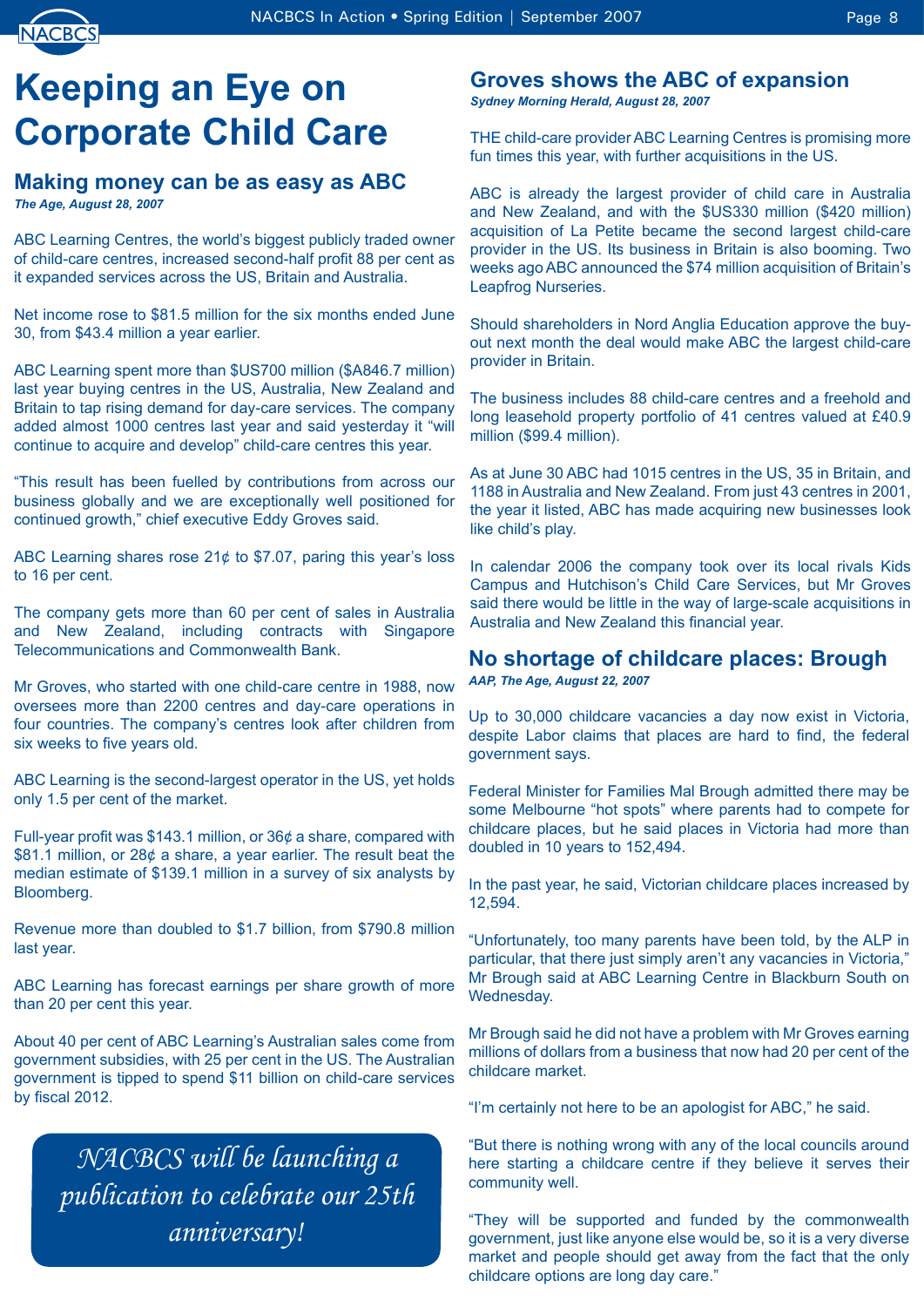

# **Branch Reports**

## **Queensland**

Recently the Queensland Branch has written to FaCSIA regarding concerns regarding the draft Accreditation System - the main concern being the short time frame that has been given by the government to respond to the draft paper. The branch has also been involved in collating and responding to ideas for the Federal campaign which has been forwarded to the National Secretariat.

NACBCS QLD has had representation on the Child Care Skills Formation group and also has been invited to be part of the reference group looking at the issues that have arisen recently regarding teachers' registration for those teachers choosing to work in the early childhood centers. Also over the last year one of our committee members has been involved in the SEEDS project which was funded by the government to look at the social and emotional wellbeing of infants and young children. This project is now complete and an evaluation has been submitted.

## **Workshop places are filling quick for the NACBCS Conference**

**Get your registrations in TODAY!**

**Go to http://www.cccinc. org.au/nacbcs.htm**

### **South Australia**

Tanya Plibersek MP visited Adelaide on 19th April 2006. Approximately 34 people attended the child care consultation Tanya is interested in quality, availability and affordability of child care.

The State Government are conducting a :- Have Your Say: Improving Health & Well Being – Subjects include:

- Quality of life •
- Sport & recreation •
- Safety at work •
- Infant mortality •

Regional planning day: Have Your Say invitations to attend. Review strategies for strategic planning in our state. Objectives eg building community.

Child Care Reference Group Meeting:

- DECS is now a registered CRIMTRAC agency. Eventually all police checks will go via this process. All child care staff in all services will be required to go through the process every 2 years. This is due to changes within the Child Protection Act. •
- Early Childhood Development Centres ( ECDCs ) Model – the same as rural integrated services. The majority of ECDC Directors will be paid by DECS and most will run a pre-school programme. Child care places & child care staff will be integrated. •
- Apparently Assistant Directors where Directors have 12 weeks annual leave will be paid as Director for that 12-week period. DECS claim they are working in conjunction with Unions. •
- A governance model will have a local community members group; stakeholders group; management group & user group. •
- DECS may co-locate services but not integrate them. •
- DECS Licensing query re-number of visits in 2-year licensing period as large number of services and no additional DECS project officers. DECS have developed a Risk Assessment Tool. They look at the history of a service. Minimum of 2 visits in a 2-year period – 1 unannounced. Country services receive more visits. New services receive 4 visits. DECS to write to Districts to get feedback as to how this was working. Most members of the CC Reference Group felt that the Districts probably wouldn't know. •
- OSHC 80% on school sites. 70% on DECS public school sites. OSHC are expected to comply with National Standards in regard to space & staff. OSHC has grown rapidly in the past 10 years. •
- OSHC in LDC Centres is not accredited by NCAC at all not under LDC QIAS & not under OSHCQA. •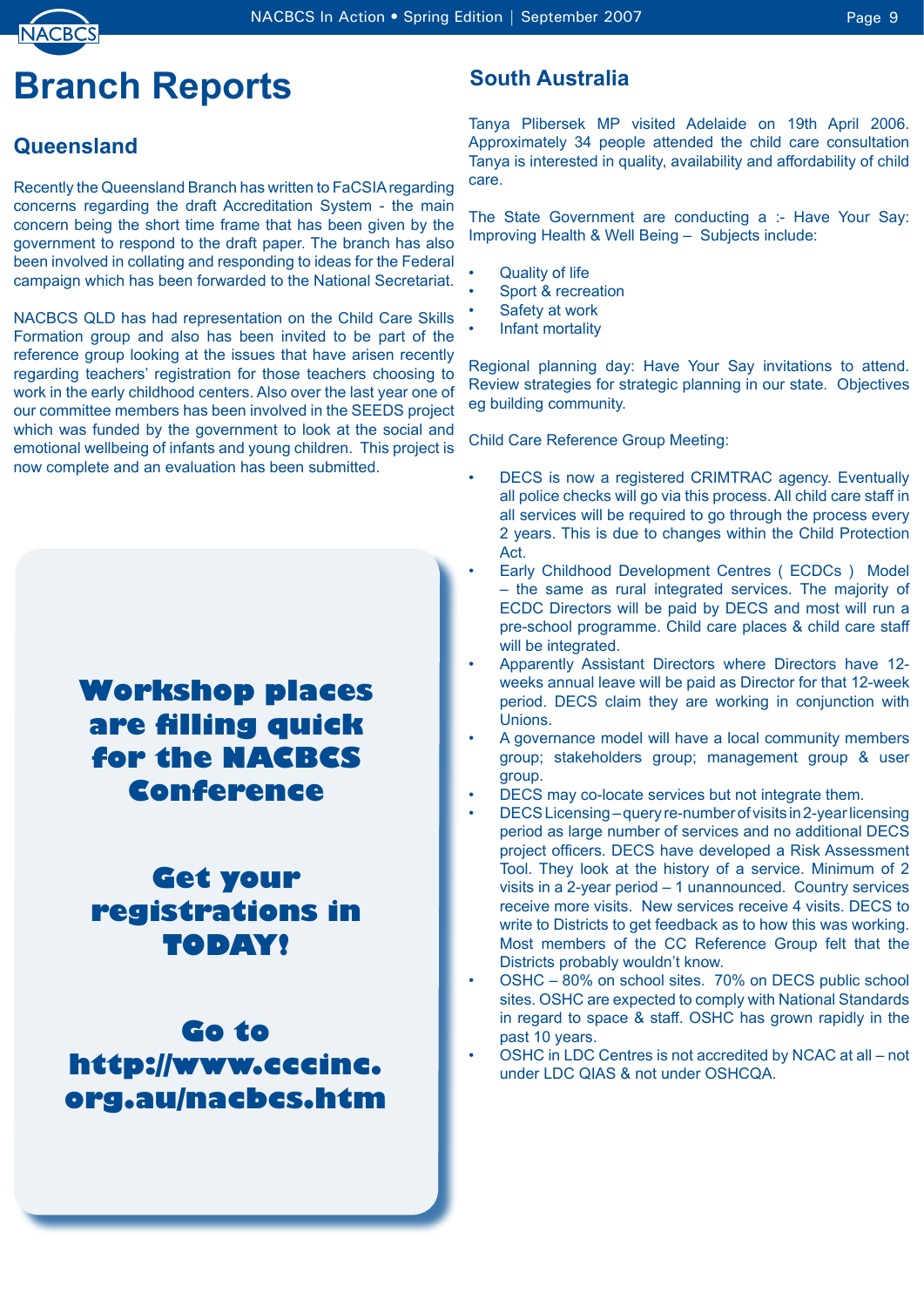

### **New South Wales**

The third quarterly NACBCs meeting will be held on Monday 17th September, 2007. Our ever increasing membership reflects the need for the sector to have a political voice for the sustainability of Community Based Services, resulting in membership more than doubling. Additionally NACBCS NSW has been actively updating its promotional material in order to reflect its new vision for community owned children's services in NSW.

NACBCS NSW has been actively involved in advocacy. This has included the involvement in the recent Commonwealth Government consultations relating to the proposed Accreditation System. In collaboration with NACBCS Victoria a fact sheet to promote the event plus lobbying tips were distributed to all members and during the consultations. The aim of the fact sheet was to raise awareness of the proposed changes, plus provide individuals with questions to ask whilst at the public forums. Combining these efforts was successful in raising both concerns and strengths of the proposed changes. The representation of NACBCS members at the pre meetings was an indication of the high interest in the association and how united we can lobby to support those within the community owned children's services sector.

NACBCS has been collaborating with a range of peak organisations in lobbying the NSW State Government to improve staff ratios for babies. Prior to this new round of advocacy, NACBCS was involved in assisting to organise a successful political rally. On the day over 700 people flocked to the city streets in support of better ratios. For those who attended, the buzz of hitting the street for the rally has been one of the political highlights of their careers.

So what came from the rally? Following the success of the rally, the NSW Department of Community Services established a reference group to further explore the impact and benefits of a 1 to 4 ratio. You can download the taskforce report at www.ccccnsw. org.au/ratios/pages/taskforce.html. Information pertaining to the recent round of lobbying can be found at www.ccccnsw.org.au/ ratios

An official launch of the campaign is set for Wednesday, 24 October 2007 10:30 AM-12:30 PM. at Mia Mia, Macquarie University.

Those wishing to contact NACBCS NSW can do so on 02 89226434 or email us at nacbcs@bigpond.com



### **Western Australia**

#### *Carewest WA*

Regulations / Licensing : The Discussion Paper prepared by the Departmental Policy officer and in consultation with the Child Care Consultative Review Committee, was launched on 16 July 2007. Since then an independent facilitator has been conducting focus groups in both metropolitan and regional areas. These have proven to be very successful to date and there has been a very good response to the on-line surveys. To date, the only initiative that has not been implemented is the parent & staff focus groups.

The Child Care Licensing Unit has been officially transferred to the new Department for Communities.

Strategic Plan: The Constitution has been reviewed, amended and adopted. It will be launched at the AGM to be held on 18 September.

The Research in Stress in Child Care, conducted by Margaret Sims, of Edith Cowan University and which Carewest sponsored, will be officially launched on 27 November. After that the final report will be available on a number of websites, including **NACBCS** 

Changes to Support Agencies & Sponsorship: There have been a number of key people change positions over the past few months. Tony Morley has resigned as CEO of RUCSN to take up the position of CEO of Noah's Ark. Marcelle Psaltis-Saratsis has left the Gowrie and is currently working for ECU.

The Gowrie is no longer producing a calendar of Professional Development and the cost of the workshops has increased since July.

The Long Day Care Centre which Meerilinga Young Children's Foundation sponsored has been sold to a WA Chain operator.

Children's Services Industry Development Council (C.S.I.D.C.). This group has recently reviewed its role and after consultation and debate, it has decided to pursue its work, especially its advocacy for children's services as a valuable career.

Children's Services Conference: This conference brought together the different sectors of Children's Services via an exciting program. It was primarily sponsored by Family Day Care Association which extended invitations to all. Attendees came from far and near to be reenergised, engaged and dined in plush surroundings. It was held on the last weekend of August, with good attendance. Both keynote speakers and workshop presenters were inspirational. The theme, "Connections" proved to be very successful in enabling individuals to literally connect and develop networks.

Carewest & Child Care Association WA: We joined forces with the Private Association to attend a meeting with the Minister, Sue Ellery, to express our concern for the lack of planning for Children's Services. Whilst not wanting to set up yet another committee, the Minister did agree to ask the Children's Services Advisory Committee to establish a working group to explore that issue. She did say that this group could co-opt industry representatives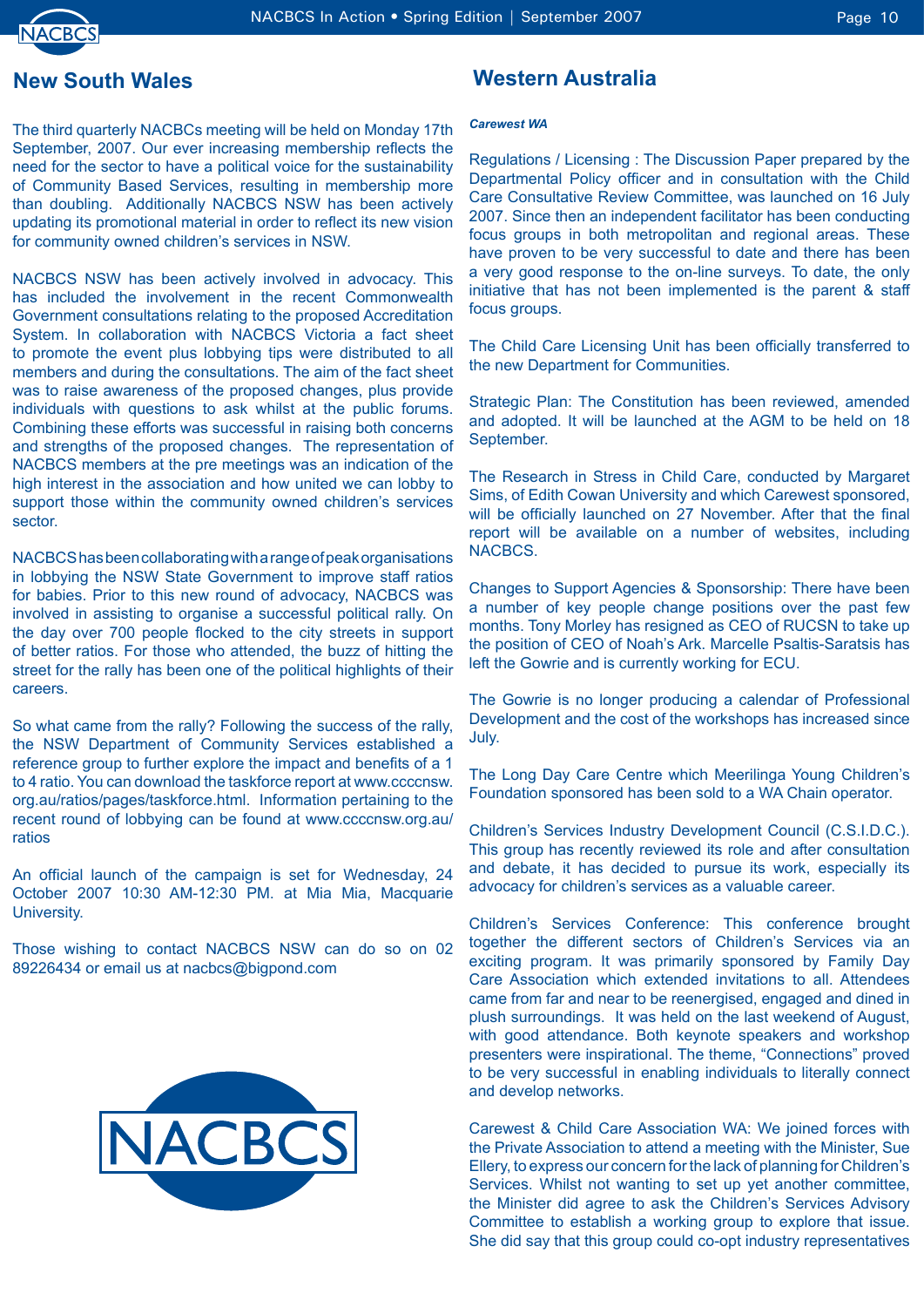

to assist them in their work.

The LHMWU has also convened a number of meetings to try and develop a plan to address the concern of many after the closure and sale of community based Centres, especially in low socio economic areas.

Finally we are trying very hard to have a WA cohort attend the National Conference in November.

### **ACT**

### *Kerry Fitzroy, Chair Person, NACBCS ACT*

The Australian Capital Territory branch of NACBCS has officially commenced with our focus on building our profile and membership in the ACT.

We have held monthly meetings to develop the branch constitution and have had regular attendance of members to each meeting.

We will continue to network and promote NACBCS in the ACT with an aim to attract new membership and interest.

The ACT Office for Children, Youth and Family Support holds regular Children's Services Forums with our Minister to discuss current issues in the children's services sector. I will be attending to represent NACBCS in the ACT.

One of the current issues in Canberra is the licensing of after school care services to accept preschool children. We have some concerns with this proposal and myself and other agency representatives will be discussing this at the next Children's Services Forum.

## *Don't forget to Register...*

*NACBCS 25th Anniversary National Conference Friday 16 & Saturday 17 November 2007 Melbourne Functions Caulfield Racecourse, Victoria*

*http://www.cccinc.org.au/nacbcs.htm*

### **Victoria**

### *Barbara Romeril, Executive Director Community Child Care*

The Victorian Government announcement of the new super department of Education and Early Childhood Development took us all by surprise. Community Child Care's initial response was cautious – we have seen how combining the administration of early childhood programs and schools has delivered some very unfortunate outcomes in other states and overseas – so we issued a press release warning against these outcomes and led a group of organisations in writing to the new Premier of Victoria suggesting a transition working party to enable the government to benefit from the wisdom of the early childhood sector in bringing schools and early childhood services together in this way.

The new Minister for Children and Early Childhood Development wrote assuring us that the Victorian Government intends to use this new administrative structure to strengthen the existing community base of the children's services sector and that the Office for Children is retained in the new super department. So now we are convinced that the establishment of the new Department of Education and Early Childhood Development is in fact a positive opportunity; and we will be vigilant in ensuring that no babies are thrown out with the bathwater as the new Ministers and the bureaucrats work out the new systems and structures.

CCC held a joint forum on integrated service models organised in collaboration with KPV and VCOSS. Over 100 participants from across Victoria and NSW heard a number of case studies showcasing the current experience of integrating early childhood education and care with other child and family supports – the learnings from this forum will be carried forward into the NACBCS national conference.

CCC is pleased to note that at last we have achieved equal funding for kindergarten programs delivered in long day care settings with that for standalone kindergartens.

The CCC Annual General Meeting will be held on 11 October with the theme 'United Under The Banner Of Community Ownership! A celebration of the power of solidarity'. It will include a celebration of the revamped Community Ownership Endorsement Scheme, a presentation by Yappera Multifunctional Aboriginal Children's Service – soon to be the first MACS to be endorsed by CCC as 'Proudly Community Owned' – and the launch of research into parent experiences of community management.

*Happy 25th Birthday NACBCS!*